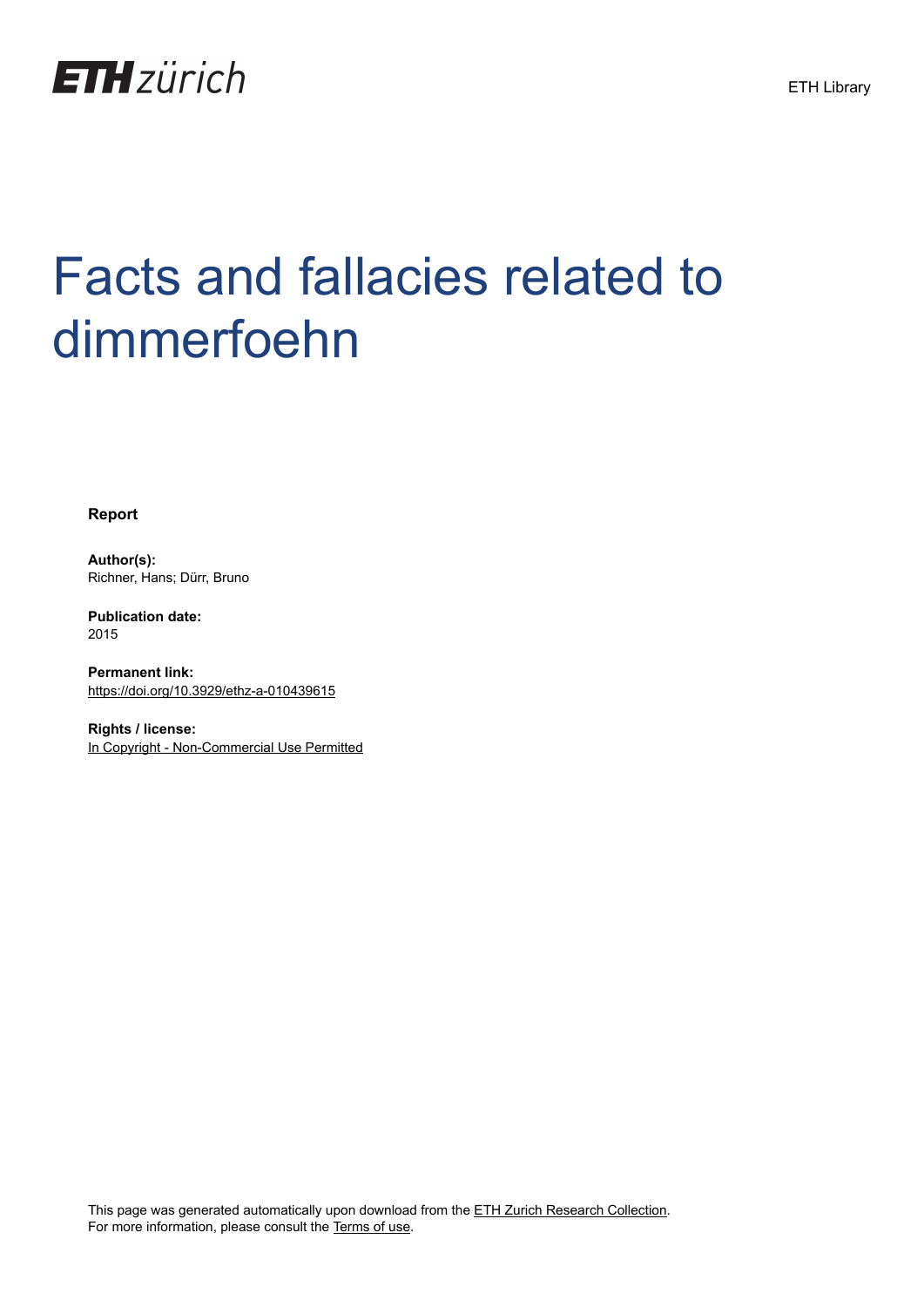# **Facts and fallacies related to dimmerfoehn**

Hans Richner, Institute for Atmospheric and Climate Science, ETH Zurich<sup>1</sup> Bruno Dürr, AGFoehn, Buchs<sup>2</sup>

#### **1. Introduction**

In international literature, the definition of "dimmerfoehn" is incomplete, sometimes even wrong. The aim of this document is to provide the basis for a new version replacing the WMO definition. Based on this document and on individual views, the revised version was elaborated by members of the group "Foehn climatology in Switzerland (FKch)" and the "Alpine Research Group Foehn Rhine Valley/Lake Constance (AGF)".

### **2. History**

It is not clear when the term "dimmerfoehn" was first used. In a travel report by Meisner (1823) one finds after the description of a "normal" foehn the following text:

Oder, es versetzen sich, während der Föhn heftig wüthet, in höhern Regionen der Athmosphäre viele Dünste, ganze Gewitterwolken bilden sich, die sich denn öfters in warme, starke Regen, und im Sommer zuweilen, jedoch selten, in Gewitter auflösen, die gewöhnlich sehr heftig sind; dabei fährt der Föhn fort mehr oder weniger zu wüthen; oft geschieht jenes schon, ehe der Föhn auf die Erde kömmt, und wenn er dann erst mit dem Regen eintritt, so wird er hier in der Gegend von Altorf Dimmer-Föhn genannt.

[Or, there are, while the foehn rages, in higher regions of the atmosphere many vapors, thunderstorm clouds are formed, which often resolve themselves in warm, strong rain, and in summer, however seldom, in thunderstorms which usually are very intense; during this time, the foehn continues to rage more or less strongly; often the former happens before foehn touches the ground, and when it appears only together with the rain, then here in the region of Altdorf it is called Dimmer-Föhn.]

Hence, people distinguished between "normal Föhn" and "Dimmerföhn" - often also called "Timmerföhn" - long before the phenomenon foehn was scientifically investigated.

Gehler (1820) mentions "Demmer-Föhn" in his huge (eleven volumes) physics compendium. He describes foehn under the heading "Sirocco", supposing that foehn might just be a continuation of a sirocco originating in the Sahara Desert. The different types and phases of the winds (including dimmerfoehn) are portrayed in a very detailed and accurate way, however, the article does not go beyond a purely descriptive narrative.

#### **3. Etymology**

According to the Swiss German Dictionary Idiotikon, the name "Dimmerföhn" is derived from the Swiss German adjectives "timmrig" or "dimmrig" meaning hazy, obscure, dark, cloudy. Already in medieval times, the adjective "timmerig" was widely used for hazy, foggy, and/or cloudy weather in Switzerland. The combination of "timmerig" with "fön" to "timmer-fön" was quite natural. The expression could (and still can) be found in the regions of Uri, Glarus, the Grisons and the Bernese Oberland (www.idiotikon.ch).

#### **4. Scientific description of dimmerfoehn**

It seems that Streiff-Becker (1933) made the first attempt to identify the meteorological mechanism leading to dimmerfoehn and to describe the phenomenon scientifically. He did so when he applied

 <sup>1</sup> IACETH, Universitätsstrasse 16, 8092 Zurich, Switzerland - hans.richner@ethz.ch

<sup>2</sup> Rosengasse 6, 9470 Buchs, Switzerland - bruno.duerr@rsnweb.ch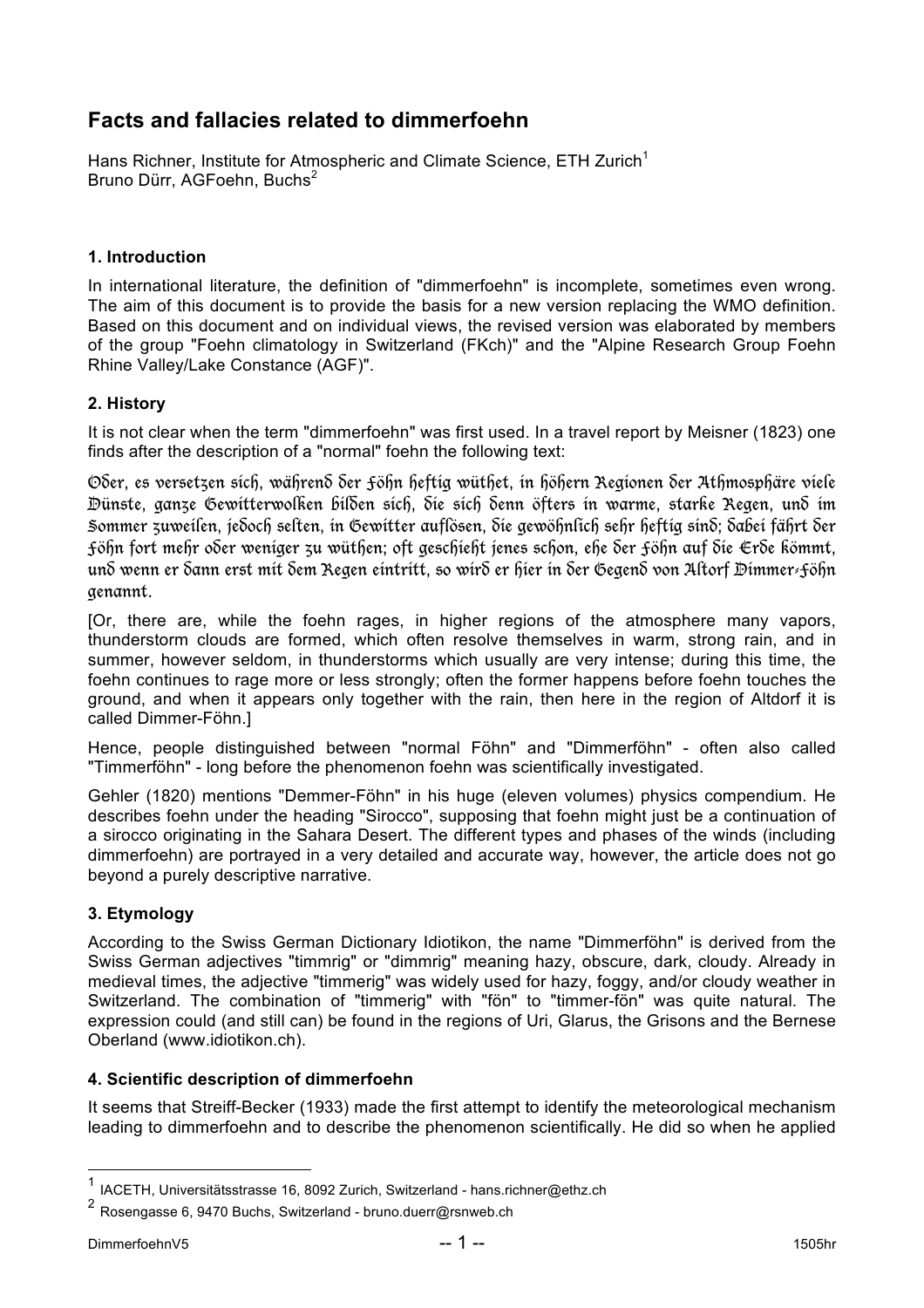Wild's aspiration theory, i.e., one of the several concepts that should explain why foehn descends into the valleys after crossing the mountain ridge. Streiff-Becker lived and worked in the Glarus Alps, which led to the erroneous conclusion that the term dimmerfoehn originated here, and that Streiff-Becker coined it.



Streiff-Becker's sketch of his first scientific observation of dimmerfoehn made on September 12, 1933 in the Glarus Alps. His observation point was the Geissbützistock; the mountain depicted is the Tödi. The figure is published in Streiff-Becker (1947), a similar, slightly simpler version is found in his original paper Streiff-Becker (1933).

Outside Switzerland, researchers did not deal with dimmerfoehn until the second half of the 20th century; before that, the term cannot be found in scientific publications. Rossmann (1950) mentions dimmerfoehn very briefly, insinuating that it occurs only in the Glarus Alps. Kuhn (1989) mentions dimmerfoehn several times, but only in reprints relating to Switzerland. In his introduction, he implies that the term dimmerfoehn is not used outside Switzerland.

In Bavaria (Germany), dimmerfoehn is not an issue. According to Hoinka (2014), dimmerfoehn is regarded as an inner-Alpine phenomenon. In the New Zealand Alps, dimmerfoehn is observed "quite often" according to Sturman (2014). However, presently there is no scientific activity related to the phenomenon. In Innsbruck (a historical stronghold for foehn research!), on the other hand, dimmerfoehn does not only occur but is scientifically studied.

## **5. Current descriptions and definitions**

In Austria, i.e., basically in the research group at Innsbruck, dimmerfoehn is defined as:

Foehn with precipitation on the leeside of the obstacle.

It is the clear physical process of precipitation (which can be easily verified) that distinguishes dimmerfoehn from "normal" foehn (Mayr, 2014).

The former definition used by WMO read:

Rare form of foehn where a pressure difference of 12 mb or more exists between the S and N sides of the Alps.

#### *Comment:*

The definition is rather incomplete. Dimmerfoehn can occur at pressure differences lower than 12 hPa. Truog (1987) lists dimmerfoehn occurrences with pressure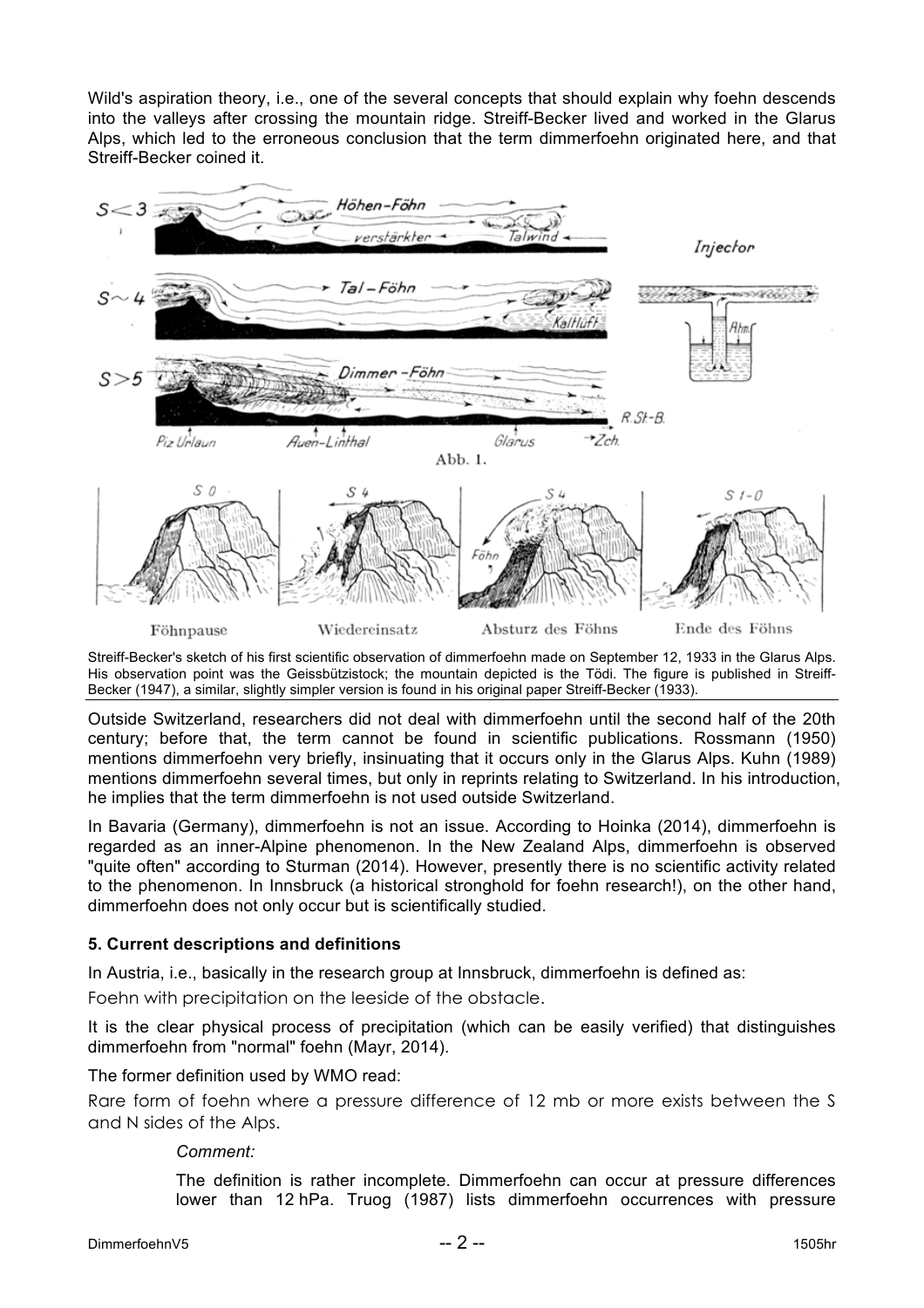differences as low as 8 hPa. On the other hand, a large pressure gradient across the mountain ridge is a necessary, but not a sufficient condition for dimmerfoehn. Obviously, the figure 12 hPa was taken from Frey (1950). It is just one value found in a case study in the Swiss Alps which cannot be transferred to other places. The most important property of the phenomenon, the obscure air in the lee of the Alps, is not mentioned. Also, there is no reason to limit dimmerfoehn to the Alpine region.

In its 1959 edition of Glossary of Meteorology, the American Meteorological Society AMS defined dimmerfoehn with the wording:

A rare form of foehn where, during a very strong upper wind from the south, a pressure difference of 12 mb or more exists between the south and north sides of the Alps. A stormy foehn wind then over leaps the upper valleys in the northern slopes reaches the ground in the lower parts of the valleys, and enters the foreground as a very strong wind. The foehn wall and the precipitation area extend beyond the crest across the almost calm surface area in the upper valleys.

For the current AMS on-line definition, this text was slightly changed and expanded to:

A rare and strong south foehn in the Alps, in which the strong foehn winds reach the ground only in the lower parts of the valleys and the plain or foreland.

Under these conditions the sea level pressure difference between the south and north side of the Alps is greater than 12 mb. In the upper portions of the valleys, the surface winds are light and variable, as the strong winds do not penetrate to the ground. This effect has been attributed to the persistence of a cold-air layer in the upper valleys, decoupling the surface winds from the flow aloft and making the flow unable to follow the terrain in this region, or to the position of this region with respect to the long mountain wave that may accompany this foehn. The foehn wall and the precipitation area extend beyond the crest across the almost calm surface region in the upper valleys. This condition "is known as 'dimmer-foehn,' meaning blocked or dammed-up foehn."

Barry, R. G. 1992. Mountain Weather and Climate. 2nd ed., Routledge, London, p. 325.

#### *Comment:*

Also here, the issue with the 12 hPa is found (see comment above). The last sentence in the above definition is incorrect: the word dimmerfoehn has no etymological relation to words like "blocked" (see section 3), and the statement itself is misleading. If "blocked" or "dammed-up" refers to the air right in the lee of the obstacle, then it is not the foehn which is blocked but the stagnant air. If however, it does refer to the foehn itself then it should read the opposite, namely unblocked, unhindered, unimpeded. In later editions of Barry (1992) the topic dimmerfoehn disappeared.

#### Richner und Hächler (2012) described dimmerfoehn as follows:

A south foehn which does not immediately follow the topography in the lee, but touches the surface further downwind. The mountain ridge is in clouds that extend downwind. The comparatively calm area right downwind of the ridge is dark due to heavy clouds, hence the name ("dimmerig" or "dimmrig" [Swiss German] means dim, obscure). In rare cases, there is no precipitation but it is very hazy due to Saharan dust.

#### **6. Conclusions**

Unfortunately, it is impossible to correct the misinterpretations and misunderstandings related to the phenomenon dimmerfoehn in already printed literature. In particular, the restriction to Switzerland and the inadequate explanations of the name are unfortunate.

However, the primary aim of the members of AGF and FKch was to initiate a modification of the unsatisfactory definition of dimmerfoehn in the METEOTERM database run by WMO. In a rather long and tedious process they agreed on a concise characterization which is generally applicable to any mountain massif and which avoids restricting statements. After circulating the new version